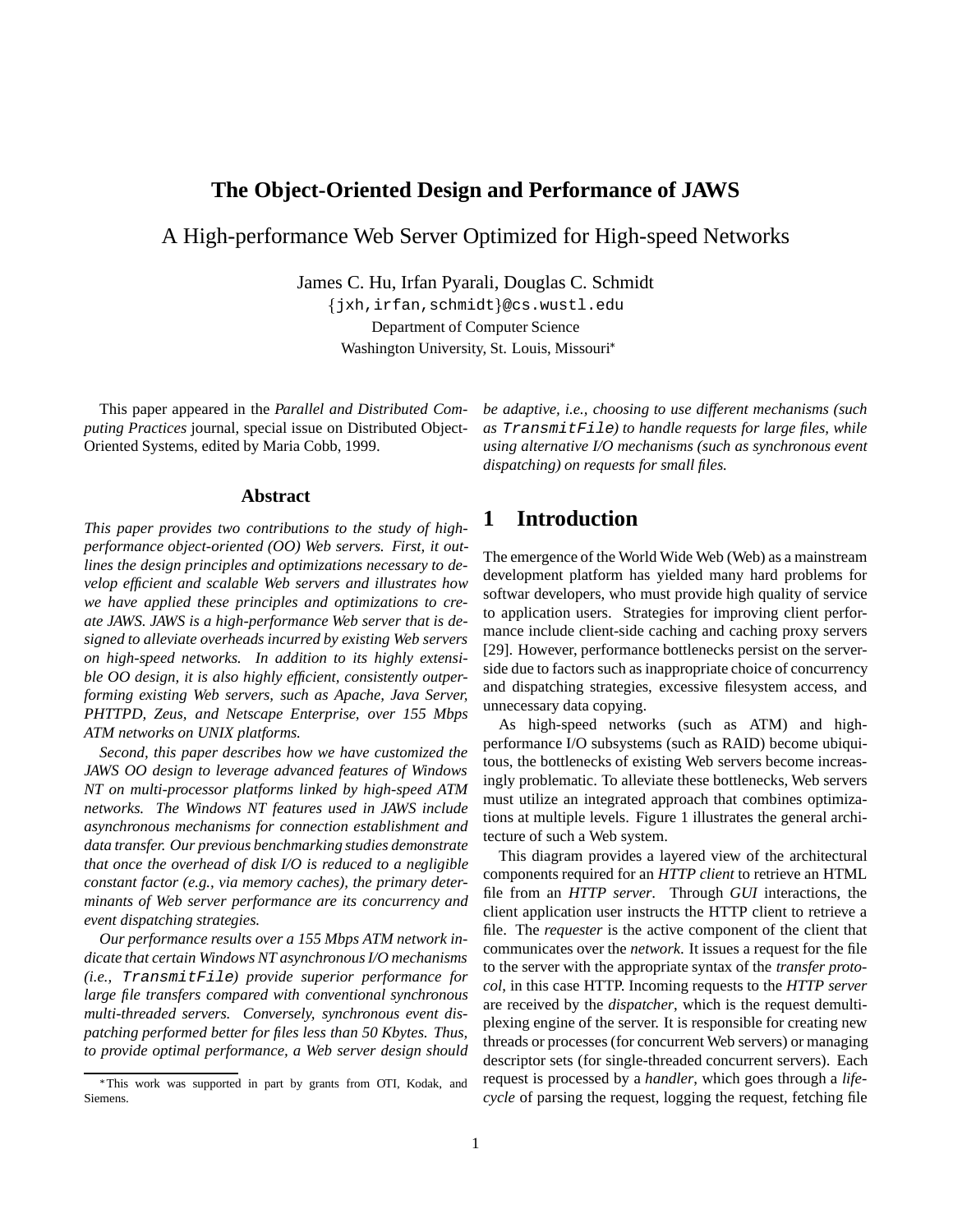

Figure 1: Overview of a Typical Web System and Optimizations

status information, updating the cache, sending the file, and cleaning up after the request is done. When the response returns to the client with the requested file, it is parsed by an *HTML parser* so that the file can be rendered. At this stage, the *requester* may issue other requests on behalf of the client, *e.g.*, in order to fill a client-side cache.

Our experience developing Web servers for multiple OS platforms indicates that the effort required to improve performance can be simplified significantly by leveraging OS features explicitly. For example, an optimized file I/O system that automatically caches open files in main memory helps to reduce latency. Likewise, support for asynchronous event dispatching [9] and the Proactor pattern [8] can increase server throughput by reducing the context switching and synchronization overhead incurred from multi-threading.

This paper presents two complementary strategies for developing optimized Web servers. First, we present empirical results demonstrating that to achieve optimal performance, Web servers must support *dynamic* adaptivity (*i.e.*, the ability to update behavior "online" to account for changes in run-time conditions). Second, we describe our recent efforts at adapting a high-performance Web server (developed originally on UNIX) to leverage the asynchronous event dispatching mechanisms on Windows NT. This work illustrates the importance of an extensible Web server design that supports *static* adaptivity, *i.e.*, changing the behavior of the Web server "off-line" to account for OS platform characteristics.

Our research vehicle for demonstrating the effectiveness of dynamic and static adaptation is *JAWS*. JAWS is both an adaptive Web server and an OO development framework for Web servers that run on multiple OS platforms, including Win32 (*i.e.*, Windows NT and Windows '95), most versions of UNIX (*e.g.*, SunOS 4.x and 5.x, SGI IRIX, HP-UX, DEC UNIX, AIX, Linux, and SCO), and MVS OpenEdition.

The need for dynamic and static adaptivity in JAWS can be motivated as follows:

**The need for dynamic adaptivity:** On many OS platforms, under different workloads, a single, statically configured content transfer mechanism cannot provide optimal performance. Results in this paper show that the performance of different OS level I/O mechanisms varies considerably according to file size. For instance, on Windows NT 4.0, synchronous I/O provides the best performance for transferring small files, whereas the TransmitFile operation provides the best performance for transferring large files under heavy loads.

**The need for static adaptivity:** To achieve high performance, Web servers must be adapted statically to use native high-performance mechanisms provided by the OS platform. For example, different OS platforms may provide specialized I/O mechanisms, such as asynchronous I/O or bulk data transfer, or specialized devices, such as high-speed ATM network interfaces [3]. Therefore, simply porting a Web server to use common OS mechanisms and APIs, such as BSD sockets, select, and POSIX threads, is not sufficient to achieve maximal performance on different OS platforms.

The results in this paper are based on extensions to JAWS' original synchronous event dispatching model, which was based on the POSIX threading model and BSD sockets. These extensions support the asynchronous event dispatching and communication mechanisms available on Windows NT (JAWS-NT). The Windows NT mechanisms incorporated into JAWS-NT include overlapped I/O, I/O completion ports, TransmitFile, GetQueueCompletionStatus, and  $\texttt{AcceptEx}.^\text{1}$  It was fairly straightforward to customize JAWS to support the new asynchronous mechanisms because JAWS was developed as an extensible OO Web server framework.

As shown in Section 4, the performance measurements of JAWS-NT over a  $\sim$ 155 Mbps ATM link indicate significant throughput and latency variance between the synchronous and asynchronous event dispatching and concurrency models on Windows NT. In addition, our experience with the Windows NT asynchronous event dispatching mechanisms has revealed other benefits besides improved throughput and latency. For instance, asynchronous event dispatching allows Web servers to significantly reduce the number of threading resources required to handle client requests concurrently.

The remainder of this paper is organized as follows: Section 2 provides an overview of the JAWS' OO server framework design and explains the optimizations we have applied to it; Section 3 outlines the concurrency strategies supported by

<sup>&</sup>lt;sup>1</sup>These Windows NT mechanisms are described in Section 3.3.2.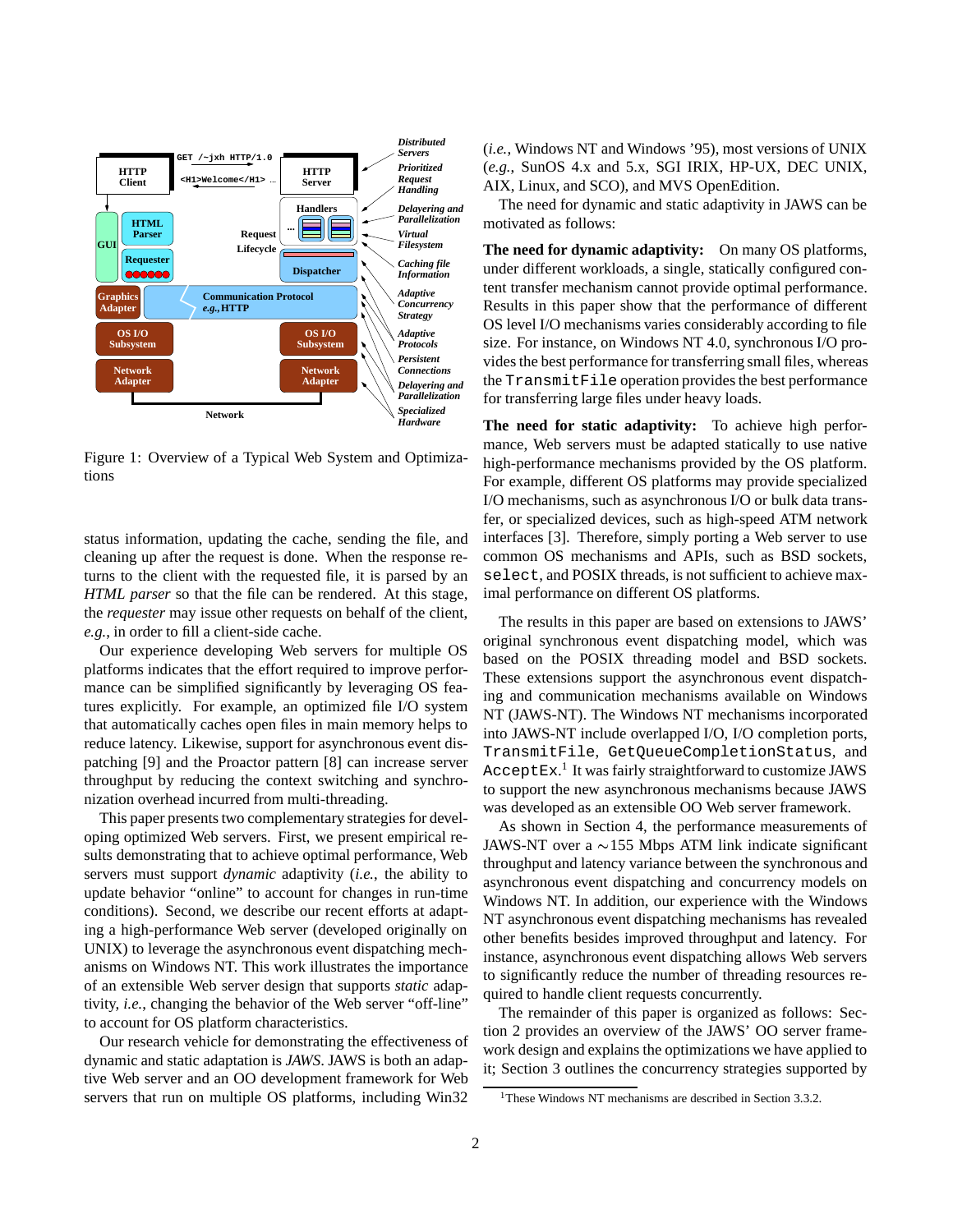JAWS-NT and describes the key differences between the synchronous and asynchronous event dispatching models; Section 4 analyzes our performance measurements of JAWS-NT over an ATM network; Section 5 compares a highly optimized JAWS implementation against Netscape Enterprise and Microsoft Internet Information Server (IIS); Section 6 compares JAWS with related work; and Section 7 presents concluding remarks.

# **2 The Object-Oriented Design of JAWS**

The UNIX version of JAWS (described in [6]) consistently outperforms other servers in our test suite of Web servers over 155 Mbps ATM networks. This section briefly outlines the design principles and optimizations used by JAWS to achieve such high performance.

## **2.1 Determinants of Web Server Performance**

JAWS is both a Web server and an OO framework [26] written in C++ that facilitates the development of flexible and adaptive high-performance Web systems. The optimizations, OO design principles, and patterns used in JAWS are guided by results from our empirical analysis [6, 7, 8] of Web server performance bottlenecks over high-speed ATM networks. Assuming sufficiently high network bandwidth and large file system caching, our experiments have identified the following determinants of Web server performance:

**Concurrency strategy and event dispatching:** Request dispatching occupies a large portion (*i.e.*,  $\sim$  50%) of non-I/O related Web server overhead. Therefore, the choice of concurrency strategy, such as thread/process pool vs. thread/processper-request, and dispatching strategy, such as asynchronous vs. synchronous, has a major impact on performance.

**Avoiding the filesystem:** Web servers that implement sophisticated file data and file stats caching strategies, such as PHTTPD and JAWS, perform much better than those that do not, such as earlier versions of Apache [6].

## **2.2 Applying Patterns and Frameworks**

Developers of Web servers strive to build fast, scalable, and configurable systems. However, there are some common pitfalls encountered by these developers. Common pitfalls include (1) coping with tedious and error-prone low-level programming details, (2) lack of portability, and (3) the complexity of navigating the wide range of server design alternatives. By carefully utilizing patterns and frameworks, these hazards can be avoided, by allowing developers to leverage reuse of design and code.

Figure 2 illustrates the major structural components and design patterns that comprise the JAWS Adaptive Web Server (JAWS) framework. JAWS is designed to allow the customiza-



Figure 2: Architectural Overview of the JAWS Framework

tion of various Web server strategies in response to environmental factors. These factors include *static* factors, such as the number of available CPUs, support for kernel-level threads, and availability of asynchronous I/O in the OS and *dynamic* factors, such as Web traffic patterns and workload characteristics.

## **2.3 Components and Patterns in JAWS**

JAWS is structured as a *framework of frameworks*. The overall JAWS framework contains the following components and frameworks based on the referenced patterns:

- the *Event Dispatcher*, predominantly follows the *Acceptor* pattern,
- a *Concurrency Strategy*, using *State* and *Active Object* patterns,
- an *I/O Strategy*, incorporating *Reactor* and *Proactor* patterns,
- a *Protocol Pipeline*, which implements the *Pipes and Filters* pattern,
- the *Protocol Handlers*, which adopt the *Adapter* pattern, and
- *Cached Virtual Filesystem*, which uses the *Strategy* pattern.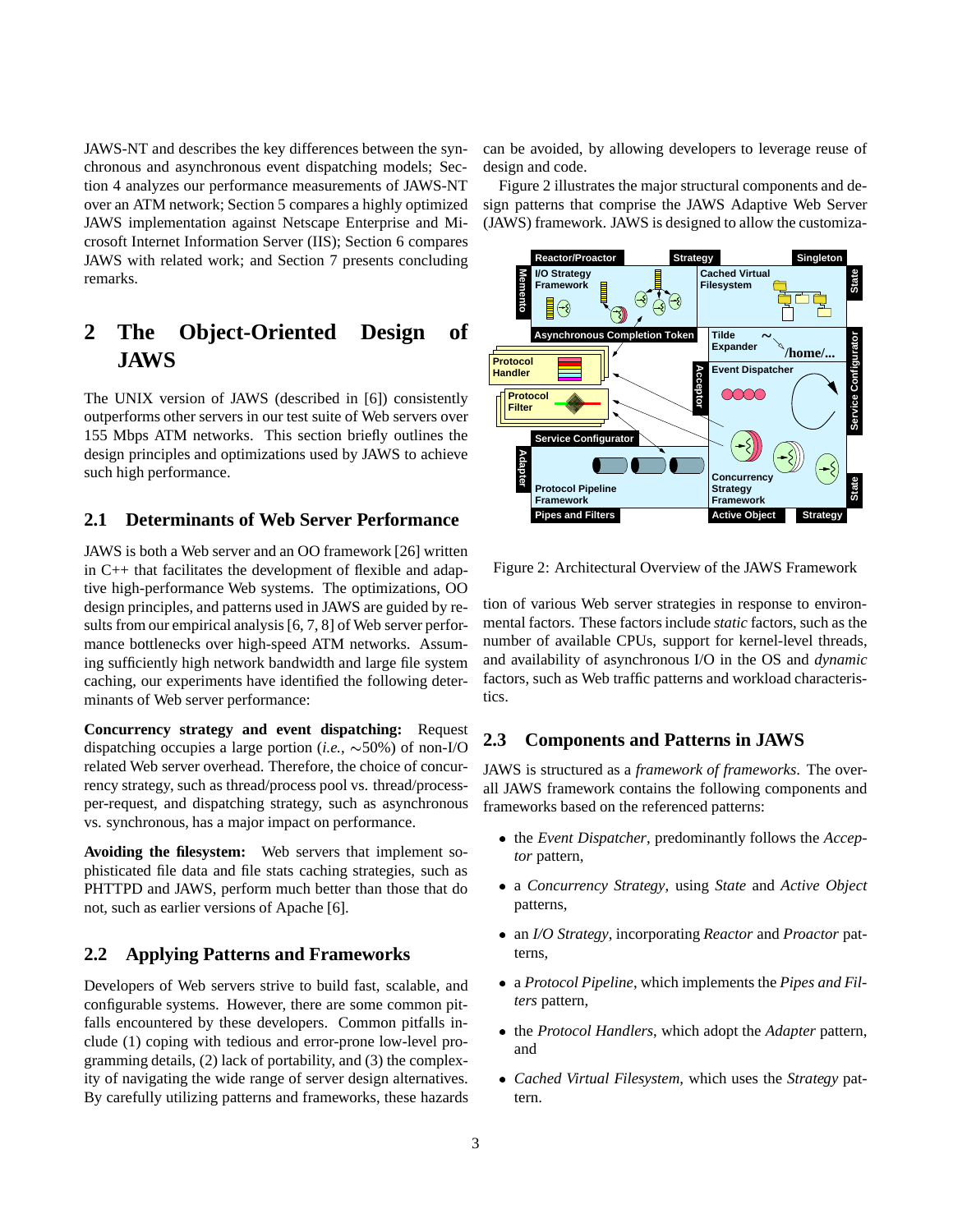Each framework is structured as a set of collaborating objects implemented using components in ACE [23]. The collaborations among JAWS components and frameworks are guided by a family of patterns, which are listed along the borders in Figure 2. An outline of the key frameworks, components, and patterns in JAWS is presented below, along with illustrations of how the patterns are implemented withing JAWS. These illustrations should be regarded as example implementations of these patterns by JAWS.<sup>2</sup>

**Event Dispatcher:** This component is responsible for coordinating JAWS' *Concurrency Strategy* with its *I/O Strategy*. As illustrated in Figure 3, the passive establishment of con-



Figure 3: Structure of the Acceptor Pattern in JAWS

nection events with Web clients follows the *Acceptor* pattern [25]. New incoming HTTP request events are serviced by a concurrency strategy. As events are processed, they are dispatched to the *Protocol Handler*, which is parameterized by an I/O strategy. JAWS ability to dynamically bind to a particular concurrency strategy and I/O strategy from a range of alternatives follows the *Strategy* pattern [4].

**Concurrency Strategy:** This framework implements concurrency mechanisms, such as single-threaded, thread-perrequest, or thread pool, that can be selected adaptively at run-time using the *State* pattern [4] or pre-determined at initialization-time. The *Service Configurator* pattern [10] is used to configure a particular concurrency strategy into a Web server at run-time. When concurrency involves multiple threads, the strategy creates protocol handlers that follow the *Active Object* pattern [12], as illustrated in Figure 4.

**I/O Strategy:** This framework implements various I/O mechanisms, such as asynchronous, synchronous and reactive I/O. Multiple I/O mechanisms can be used simultaneously. In JAWS, asynchronous I/O is implemented using the *Asynchronous Completion Token* [19] pattern and *Proactor* [9] pattern, as illustrated in Figure 5. Reactive I/O is accomplished



Figure 4: Structure of the Active Object Pattern in JAWS



Figure 5: Structure of the Proactor Pattern in JAWS

through the *Reactor* pattern [24]. Reactive I/O utilizes the *Memento* pattern [4] to capture and externalize the state of a request so that it can be restored at a later time.

**Protocol Handler:** This framework allows system developers to apply the JAWS framework to a variety of Web system applications. A *Protocol Handler* is parameterized by a concurrency strategy and an I/O strategy. These strategies are decoupled from the protocol handler using the *Adapter* [4] pattern. In JAWS, this component implements the parsing and handling of HTTP/1.0 request methods. The abstraction allows for other protocols, such as HTTP/1.1, DICOM, and SFP [18], to be incorporated easily into JAWS. To add a new protocol, developers simply write a new *Protocol Handler* implementation, which is then configured into the JAWS framework.

**Protocol Pipeline:** This framework allows filter operations to be incorporated easily with the data being processed by the *Protocol Handler*. This integration is achieved by employing the Adapter pattern. Pipelines follow the *Pipes and Filters*

 $2$ Due to space limitations it is not possible to describe each pattern in detail. The references provide additional information on each pattern mentioned in this section.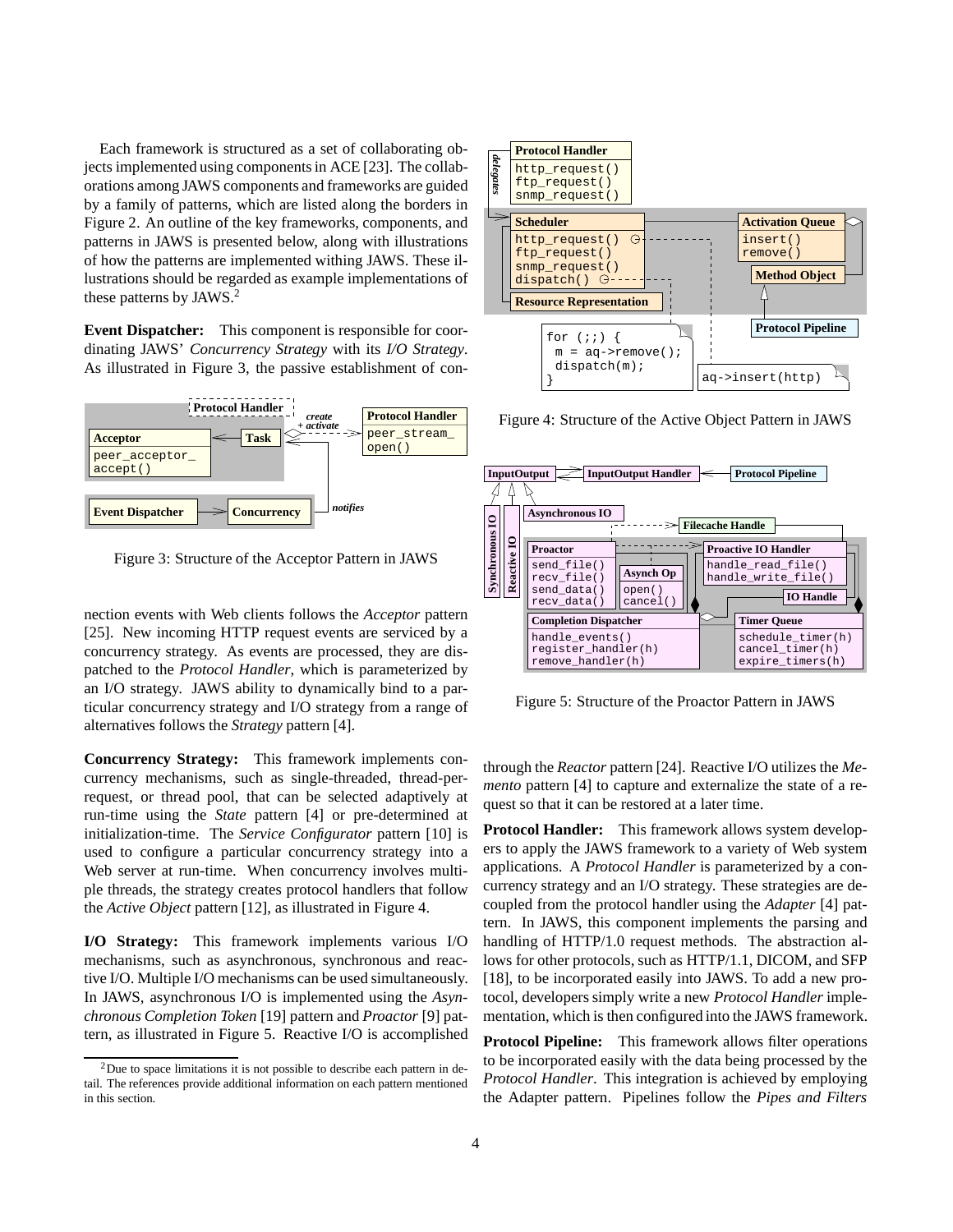pattern [1] for input processing. Pipeline components can be linked dynamically at run-time using the *Service Configurator* pattern, as shown in Figure 6.



Figure 6: The Service Configurator Pattern in JAWS

**Cached Virtual Filesystem:** This component improves Web server performance by reducing the overhead of filesystem access. Various caching strategies, such as LRU, LFU, Hinted, and Structured, can be selected following the *Strategy* pattern [4]. This allows different caching strategies to be profiled and selected based on their performance. Moreover, optimal strategies to be configured statically or dynamically using the *Service Configurator* pattern, as shown in Figure 6. The cache for each Web server is instantiated using the *Singleton* pattern [4].

**Tilde Expander:** This component is another cache component that uses a perfect hash table [22] to map abbreviated user login names (*e.g.*,  $\sim$  schmidt) to user home directories (*e.g.*, /home/cs/faculty/schmidt). When personal Web pages are stored in user home directories, and user directories do not reside in one common root, this component substantially reduces the disk I/O overhead required to access a system user information file, such as /etc/passwd. By virtue of the *Service Configurator* pattern, the Tilde Expander can be unlinked and relinked dynamically into the server when a new user is added to the system.

# **3 Event Dispatching and Concurrency Strategies for Web Servers**

The JAWS Event Dispatcher is a flexible component that can be configured to use multiple Concurrency Strategies,

such as thread pool and thread-per-request. The initial design of JAWS used a *synchronous* event dispatching model because it was developed on Solaris 2.5, which does not provide efficient asynchronous I/O support. This section describes how the JAWS framework was enhanced to support the *asynchronous* event dispatching model provided by Windows NT 4.0.

#### **3.1 Event Dispatching Strategies**

#### **3.1.1 Synchronous Event Dispatching**

A common Web server architecture uses synchronous event dispatching. This architecture consists of two layers: the *I/O Subsystem*, and the *Protocol Handlers*, as shown in Figure 7. The I/O Subsystem typically resides in the kernel and is imple-



Figure 7: Synchronous Event Dispatching

mented with sockets. One socket plays the role of the acceptor, which is a factory that creates new data sockets. Protocol Handlers, having its own thread of control, reads and processes the data coming from the socket that was created from a newly accepted connection. Synchronous event dispatching dedicates the selected thread to the new client for the duration of the file transfer.

#### **3.1.2 Asynchronous Event Dispatching**

The asynchronous event dispatching architecture also consists of both I/O subsystem and protocol handler layers, as shown in Figure 8. However, in asynchronous I/O, each I/O operation is "handed off" to the kernel, where it runs to completion. Thus,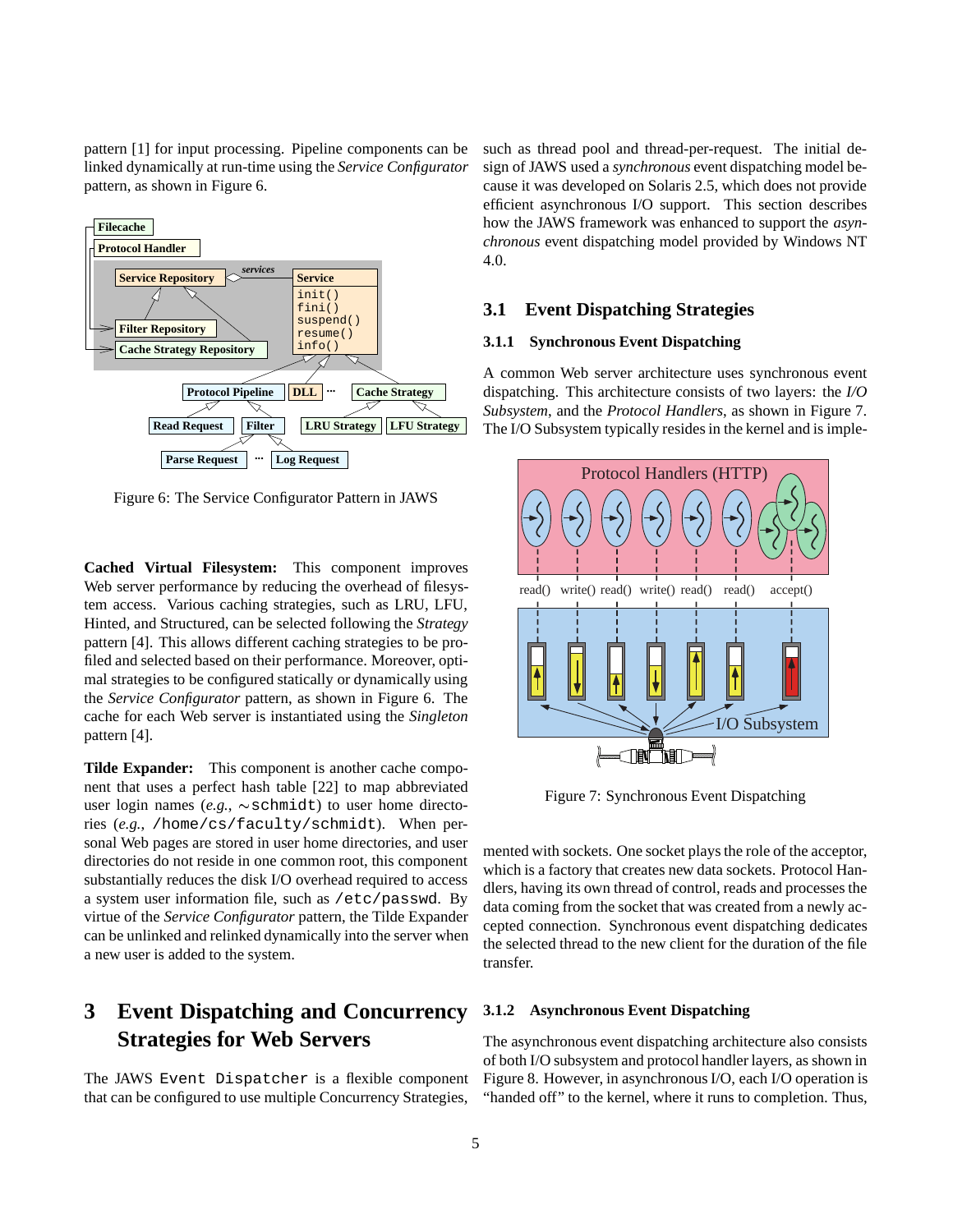

Figure 8: Asynchronous Event Dispatching

the initiating thread does not block. When the kernel has completed the operation, the kernel notifies the process through an *I/O completion port*. An I/O completion port is a kernel-level thread-safe queue of I/O completion notifications.

The primary benefits of using I/O completion ports include the following:

**Increased flexibility and scalability:** The thread initiating the asynchronous I/O operation and the thread dequeueing the completion status from the port can be different. This makes it possible to tune the level of concurrency in an application by simply increasing the number of completion handler threads.

**Fewer threads and less overhead:** The asynchronous thread pool requires significantly fewer threads than the synchronous thread pool because threads no longer block on I/O operations. The reduction of threads in the system reduces context switching and synchronization overhead.

The primary drawback of I/O completion ports is the complexity of the asynchronous programming model. Servers programmed to use I/O completion ports directly require extra data structures in addition to the run-time stack. These data structures are used to save and restore state explicitly when event completions are dispatched asynchronously.

The complexity of asynchronous I/O and I/O completion ports can be alleviated by applying the Proactor pattern [8]. This pattern supports both efficient and flexible asynchronous event dispatching strategies for high-performance concurrent applications. In general, applying this pattern enables developers to leverage the performance benefits of executing operations concurrently, without exposing the complexity of I/O completion ports and asynchronous I/O directly. In our experience, applying the Proactor pattern to the JAWS Web OO server framework made it considerably easier to design, develop, test, and maintain.

# **3.2 Concurrency Strategies**

Existing Web servers use a wide range of concurrency strategies. These strategies include single-threaded concurrency (*e.g.*, Roxen), process concurrency (*e.g.*, Apache), and thread concurrency (*e.g.*, PHTTPD and Zeus). Single-threaded servers cannot take advantage of multi-CPU hardware concurrency. Likewise, servers that use multiple processes incur higher process creation overhead. Our discussion focuses on threading strategies because process creation incurs significantly greater overhead than thread creation.

For instance, our measurements revealed that the time required to create a thread on a 180 MHz, dual-CPU Pentium PRO2 running Windows NT 4.0 is  $\sim 0.4$ ms. However, the time required to create a process is  $\sim$ 4.5ms, which is an order of magnitude higher. As a result, JAWS implements concurrency via the threading strategies described below.

#### **3.2.1 Thread-per-Request**

In the thread-per-request model, a new thread is spawned to handle each incoming request. As shown in Figure 9, one thread blocks on the acceptor socket. This acceptor thread is a factory that creates a new handler thread to interact with each client.

After creating a new handler thread, the acceptor thread continues to wait for new connections on the acceptor socket. In contrast, the handler thread reads the HTTP request, services it, and transmits the result to the client. The lifecycle of a handler thread completes after the data transfer operation is finished.

The thread-per-request model is useful for long-duration requests from multiple clients. It is less useful for short-duration requests due to the overhead of creating a new thread for each request. In addition, it can consume a large number of OS resources if many clients simultaneously perform requests during periods of peak load.

#### **3.2.2 Thread Pool**

In the thread pool model, a group of threads are pre-spawned during Web server initialization, as shown in Figure 10. Prespawning eliminates the overhead of creating a new thread for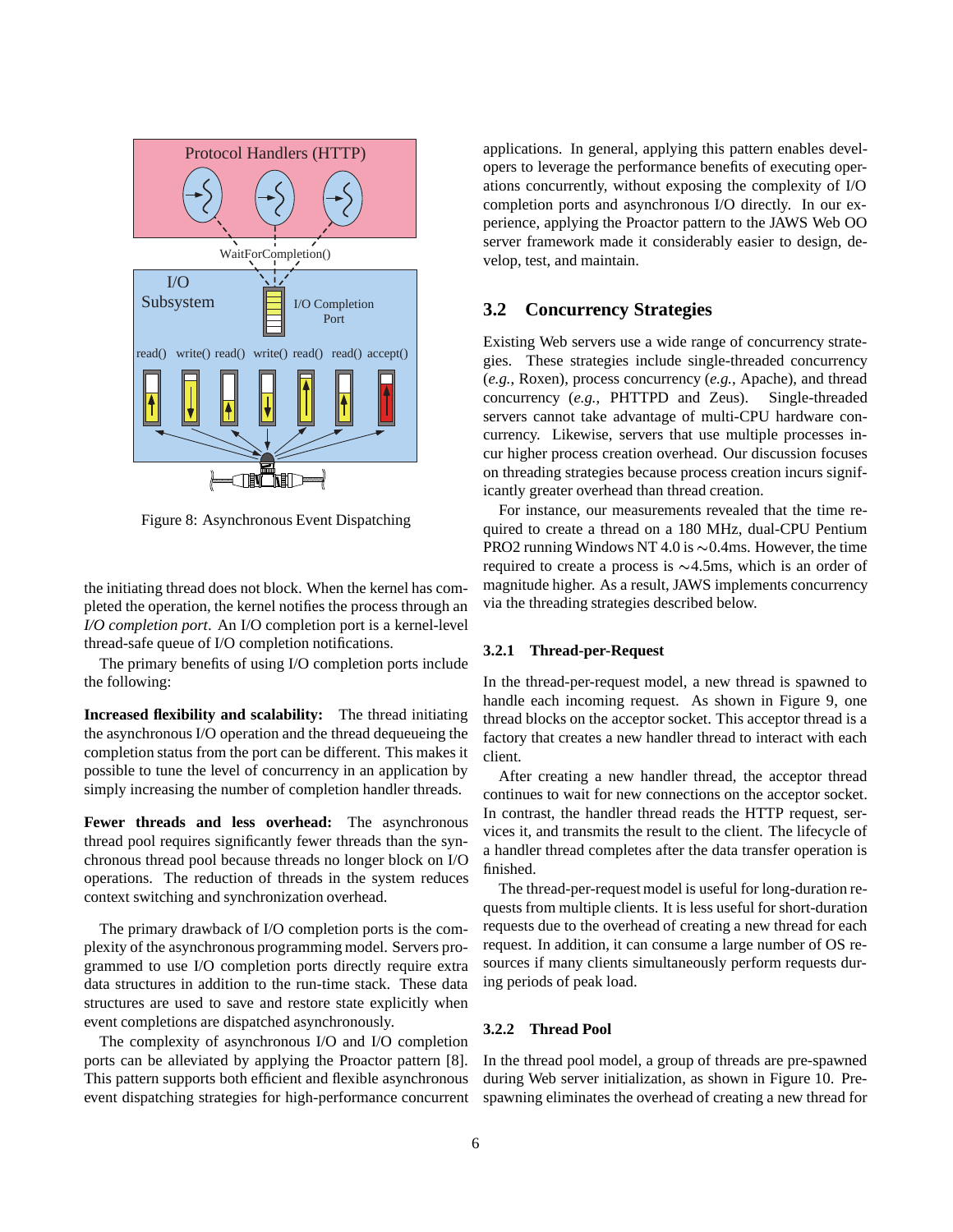

Figure 9: Thread-per-Request



Figure 10: Thread Pool

each request. Each thread blocks in accept waiting for connection requests to arrive from clients. When a new connection arrives, the OS selects a thread from the pool to accept it and return a data socket handle.

The thread then performs a synchronous read from the newly connected data socket handle. Once the entire HTTP request has been read, the thread performs the necessary computation and filesystem operations to service the request. The requested data is then transmitted synchronously to the client. The thread returns to the thread pool and reinvokes accept after the data transmission completes.

Synchronous thread pool is useful for bounding the number of OS resources consumed by a Web server. Client requests can execute concurrently until the number of simultaneous requests exceeds the number of threads in the pool. At this point, additional requests must be queued until a thread becomes available. This queue is typically maintained in the OS kernel's TCP layer.

To reduce latency, the thread pool can be configured to always have threads available to service new requests. The number of threads needed to support this policy can be very high during peak loads because threads block in long-duration synchronous I/O operations. The asynchronous thread pool approach (described in Section 3.2.3) improves this model by considerably reducing the number of threads in the system.

Incidentally, in some operating systems, such as versions of Solaris before 2.6, it is not possible to have multiple threads in a process all blocking simultaneously in accept on the same acceptor socket. Therefore, on these OS platforms, it is necessary to protect accept with a mutex lock in a thread pool Web server. In contrast, Windows NT 4.0 supports simultaneous accept calls, so additional synchronization is not required in JAWS-NT.

#### **3.2.3 Asynchronous Thread Pool**

Figure 8 shows the asynchronous thread pool model. Like the synchronous model, the asynchronous thread pool is created during Web server initialization. Unlike the synchronous model, however, the threads wait on a *completion port* rather than waiting on accept. The OS queues up results on the completion port from all asynchronous operations, such as asynchronous accepts, reads, and writes.

The result of each asynchronous operation is handled by a thread the OS selects from the pool of threads waiting on the completion port. This asynchronous model is useful because the same programming model works for a single thread, as well as multiple threads. The thread that initiated the asynchronous operation need not be the one selected to handle its completion, however. Therefore, it is hard to implement concurrency strategies other than thread pool with an asynchronous event dispatching model.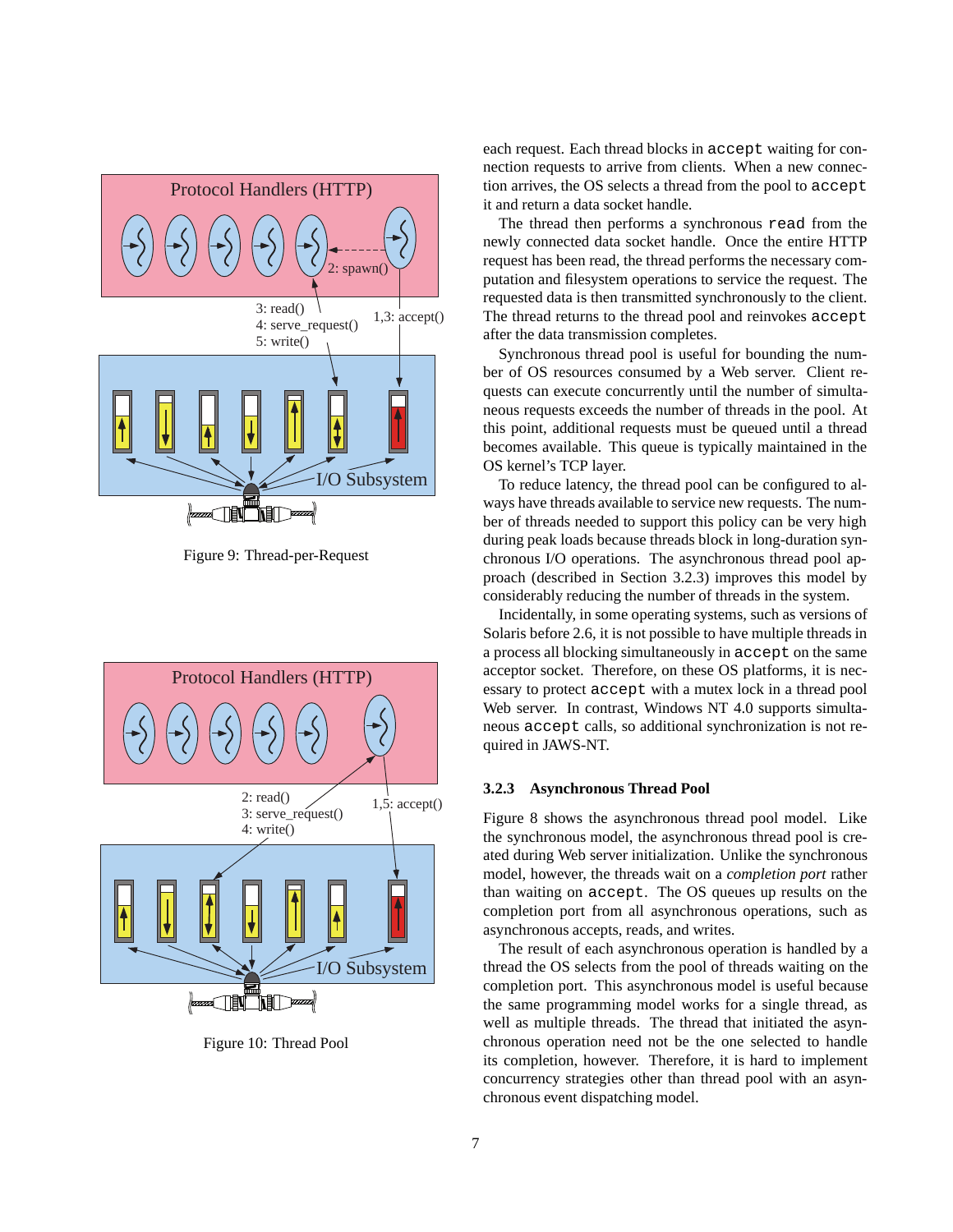#### **3.2.4 Thread-per-Connection**

In the thread-per-connection model the newly created handler thread is responsible for the lifetime of the client connection, rather than just a single request from the client. Therefore, the new thread may serve multiple requests before terminating. Thread-per-connection is not suitable for HTTP 1.0 because it establishes a new connection for each request. This concurrency model *is* applicable, however, in HTTP 1.1, which supports persistent connections [15, 20].

Thread-per-connection provides good support for prioritization of client requests. For instance, higher priority clients can be associated with higher priority threads. Thus, request from high priority clients will be served ahead of other requests because the OS can preempt lower priority threads.

One drawback to thread-per-connection is that if certain connections receive considerably more requests than others, they can become a performance bottleneck. In contrast, thread pool and thread-per-request provide better support for load balancing.

## **3.3 Optimizing JAWS for Windows NT**

The performance results presented in Section 4 were conducted using a version of JAWS that was customized for Windows NT (JAWS-NT). The NT-specific optimizations applied in JAWS are described below.

#### **3.3.1 Overview of Windows NT Asynchronous I/O**

The Windows NT asynchronous I/O model supports *proactive* semantics, which allow applications to actively initiate I/Orelated operations, such as ReadFile, WriteFile, and TransmitFile. The following steps are required to program asynchronous I/O on Windows NT:

**1. Create I/O and event handles:** First, a HANDLE is created that corresponds to an I/O channel for the type of networking mechanism, such as a socket or named pipe, used by the application.

Next, an application creates a HANDLE to a Win32 event object and uses this event object's HANDLE to initialize an overlapped I/O structure. The event object will be signaled when asynchronous operations on the HANDLE complete.

**2. Asynchronous operation invocation:** The HANDLE to the I/O channel and the overlapped I/O structure are then passed to the asynchronous I/O operation, such as WriteFile, ReadFile, or AcceptEx. The initiated operation proceeds asynchronously and does not block the caller.

**3. Asynchronous operation completion:** When an asynchronous operation completes, the event object specified inside the overlapped I/O structure is set to the "signaled" state. Subsequently, Win32 demultiplexing functions, such as WaitForSingleObject or WaitForMultipleObjects, can be used to detect the signaled state of the Win32 event object. These functions indicate when an outstanding asynchronous operation has completed.

#### **3.3.2 Overview of Windows NT Functions Relevant to Web Servers**

The following Win32 functions are particularly relevant for developers of asynchronous Web Servers on Windows NT:

**GetQueueCompletionStatus:** The function GetQueue-CompletionStatus attempts to dequeue an I/O completion result from a specified completion port. If there are no completion results queued on the port, the function blocks the calling thread waiting for asynchronous operations associated with the completion port to finish. The blocking thread returns from the GetQueuedCompletionStatus function when (1) it can dequeue a completion packet or (2) when the function times out.

Windows NT selects the thread that has executed most recently from among the waiter threads on the completion port to handle the new connection. This reduces context switching overhead because it increases the likelihood that thread context information is still cached in the CPU and OS.

**AcceptEx:** The AcceptEx function combines several socket functions into a single API/kernel transition. When it completes successfully, AcceptEx performs the following three tasks: (1) a new connection is accepted, (2) both the local and remote addresses for the connection are returned, and (3) the first block of data sent by the remote client is received. Microsoft [14] claims that programs establishing connections with AcceptEx will perform better than those using the accept function. However, our results in Section 4 show that over high-speed networks there is not much difference in performance.

**TransmitFile:** TransmitFile is a custom Win32 function that sends file data over a network connection, either synchronously or asynchronously. The function uses the Windows NT virtual memory cache manager to retrieve the file data. As shown in Section 4, the asynchronous form of TransmitFile is the most efficient mechanism for transferring large amounts of data over sockets on Windows NT.

In addition to transmitting files, TransmitFile allows data to be prepended and appended before and after the file data, respectively. This is particularly well-suited for Web servers because they typically send HTTP header and trailer data with the requested file. Hence, all the data to the client can be sent in a single system call, which minimizes mode switching overhead.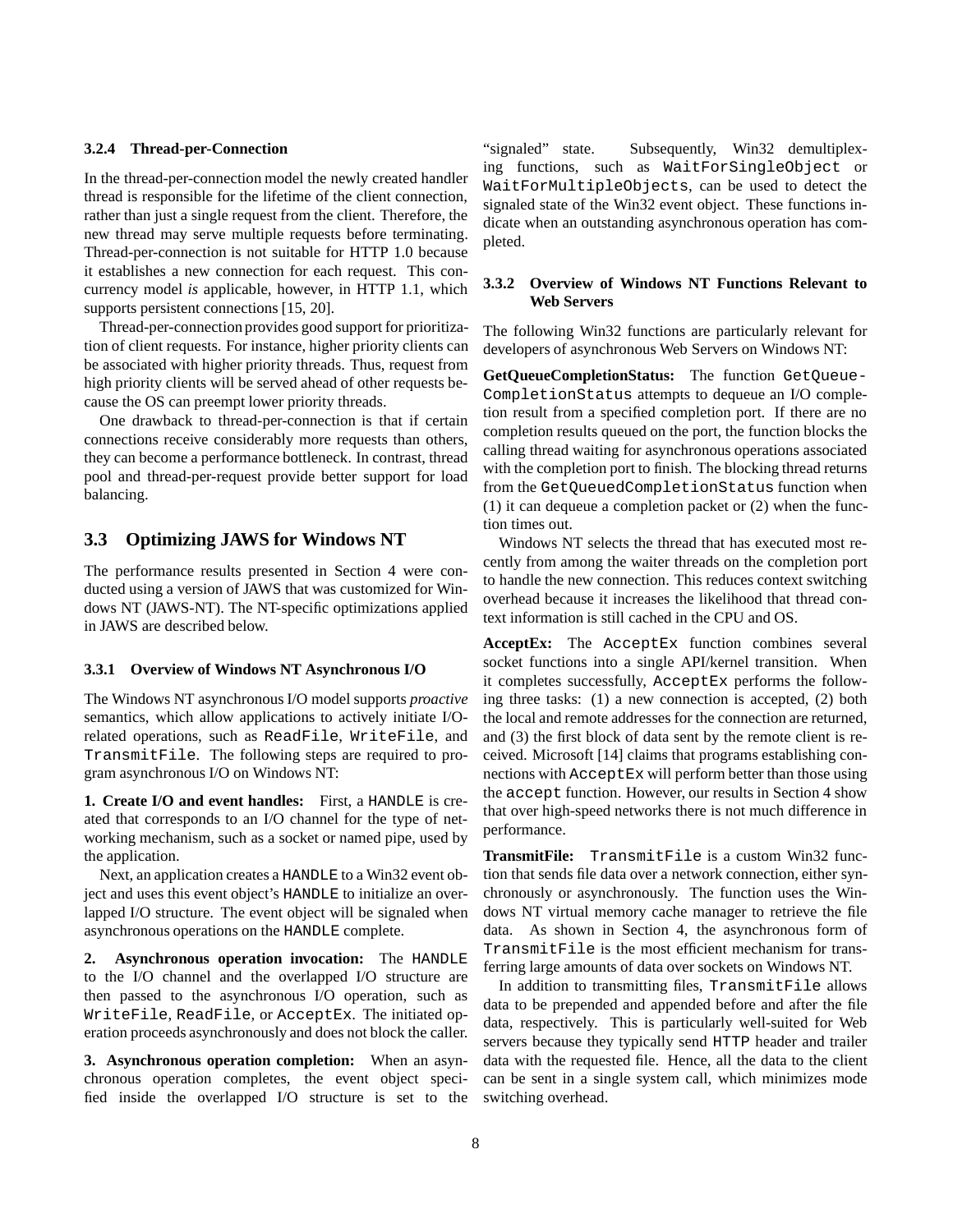The Windows NT *Server* optimizes TransmitFile for high performance; all our benchmarks were run on NT Server. The Windows NT *Workstation* optimizes the function for minimum memory and resource utilization. Our measurements confirm that that TransmitFile on Windows NT *Server* substantially outperforms TransmitFile on Windows NT *Workstation*.

#### **3.3.3 Customizing JAWS for Windows NT Asynchronous I/O**

We modified the original Solaris implementation of JAWS to use the Windows NT asynchronous event dispatching model described above. Figure 11 shows the interactions between components in the resulting JAWS-NT model.



Figure 11: Asynchronous Event Dispatching (Windows NT)

When a JAWS Web server process begins execution, the main thread initiates multiple AcceptEx calls asynchronously. All threads in the process block on the completion port by calling GetQueuedCompletionStatus. When a new connection arrives, the kernel places the result from AcceptEx onto the completion port. If the initial data block received by AcceptEx does not contain the entire HTTP request, the selected handler thread must initiate an asynchronous read using ReadFile.

After the entire HTTP request is received from the client, the handler thread services the request by locating the file to transmit to the client. If the server is using WriteFile to transmit the file data to the client, it memory maps the requested file first. $3$  After initiating the asynchronous transfer using WriteFile or TransmitFile, the handler thread blocks on the completion port. When the asynchronous transfer completes, the result is queued up at the completion port. The OS then selects a thread from those waiting on the completion port. This thread dequeues the result and performs the necessary cleanup (*e.g.*, closes the data socket) to finalize the HTTP transaction.

It is possible that the thread initiating AcceptEx, the thread initiating WriteFile or TransmitFile, and the thread dequeueing the completion status from the port might be different. This increases the adaptivity of JAWS because it is possible to tune the level of concurrency simply by increasing the number of completion handler threads. Moreover, due to the patterns-oriented OO design of the JAWS Event Dispatcher framework, these changes do not require any modifications to its concurrency architecture.

# **4 Benchmarking Testbed and Results**

## **4.1 Hardware Testbed**

Our benchmarking hardware testbed is shown in Figure 12. This testbed consists of two Micron Millennia PRO2 plus



Figure 12: Benchmarking Testbed Overview

workstations. Each PRO2 has 128 MB of RAM and is equipped with 2 PentiumPro processors. The client machine has a clock speed of 200 MHz, while the server machine runs 180 MHz. In addition, each PRO2 has an ENI-155P-MF-S ATM card made by Efficient Networks, Inc. and is driven by

 $3$ If the server is using TransmitFile, there is no need to memory map the requested file because TransmitFile uses the operating system's virtual memory cache manager to retrieve the file data.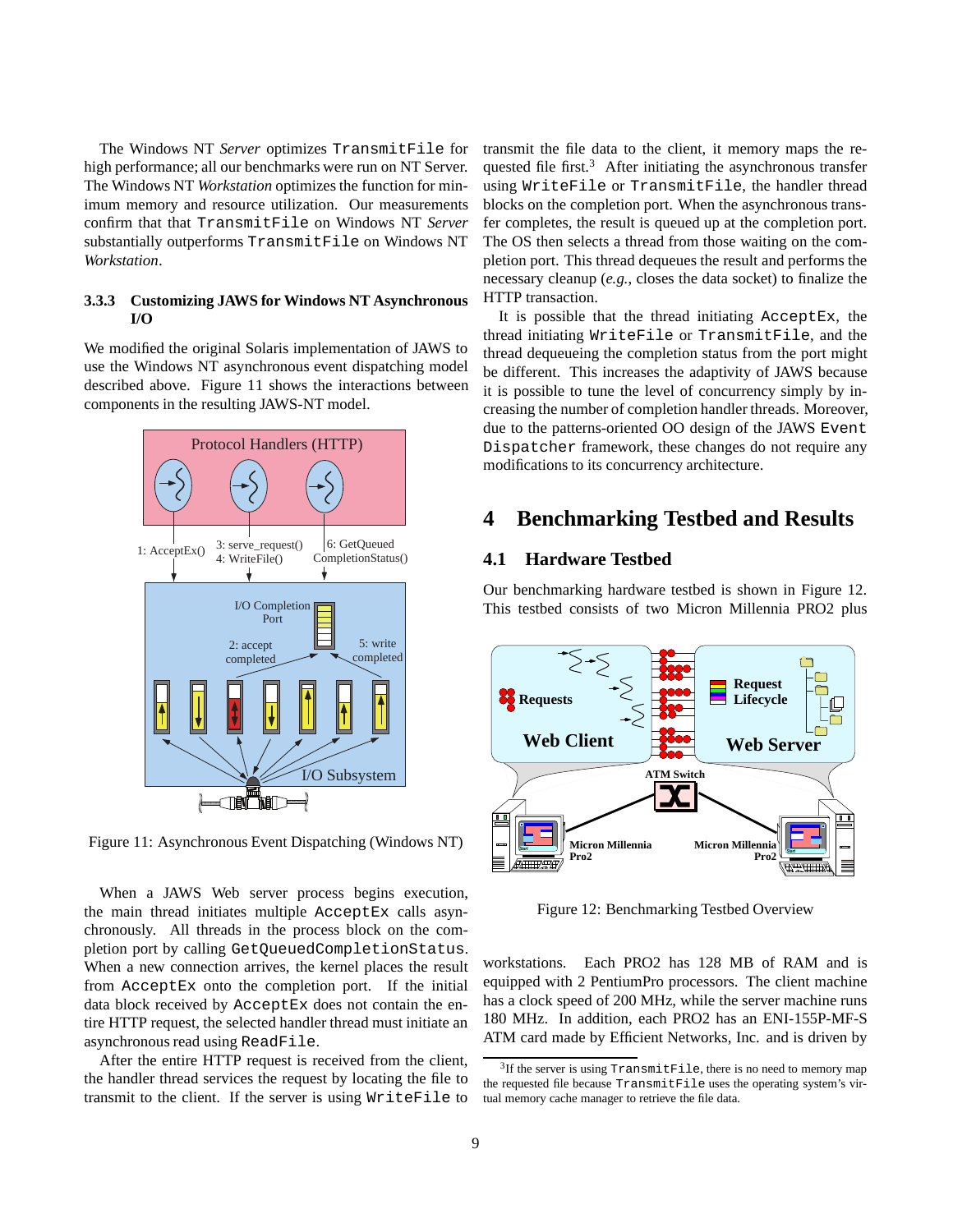Orca 3.01 driver software. The two workstations were connected via an ATM network running through a FORE Systems ASX-200BX, with a maximum bandwidth of 622 Mbps. However, due to limitations of LAN emulation mode, the peak bandwidth of our testbed is approximately 120 Mbps.

## **4.2 Software Request Generator**

We used the WebSTONE [5] v2.0 benchmarking software to collect client- and server-side metrics. These metrics included *average server throughput*, and *average client latency*. Web-STONE is a standard benchmarking utility, capable of generating load requests that simulate typical Web server file access patterns. Our experiments used WebSTONE to generate loads and gather statistics for particular file sizes in order to determine the impacts of different concurrency and event dispatching strategies.

The file access pattern used in the tests is shown in Table 1.

| <b>Document Size</b> | <b>Frequency</b> |
|----------------------|------------------|
| 500 bytes            | 35%              |
| 5 Kbytes             | 50%              |
| 50 Kbytes            | 14%              |
| 5 Mbytes             | $1\%$            |

Table 1: File Access Patterns

This table represents actual load conditions on popular servers, based on a study of file access patterns conducted by SPEC [2].

### **4.3 Experimental Results**

The results presented below compare the performance of several different adaptations of the JAWS Web server. We discuss the effect of different event dispatching and I/O models on *throughput* and *latency*, which are measured as follows:

*Throughput* is defined as the average number of bits received per second by the client. A high-resolution timer for throughput measurement was started before the client benchmarking software sent the HTTP request. The high-resolution timer stops just after the connection is closed at the client end. The number of bits received includes the HTML headers sent by the server.

*Latency* is defined as the average amount of delay in milliseconds seen by the client from the time it sends the request to the time it completely receives the file. It measures how long an end user must wait after sending an HTTP GET request to a Web server, and before the content begins to arrive at the client. The timer for latency measurement is started just before the client benchmarking software sends the HTTP request and stops just after the client receives the first response from the server.





Figure 13: Experiment Results from 500 Byte File



Figure 14: Experiment Results from 5K File



Figure 15: Experiment Results from 50K File



Figure 16: Experiment Results from 500K File



Figure 17: Experiment Results from 5M File

The five graphs shown for each of throughput and latency represent different file sizes used in each experiment, 500 bytes through 5 Mbytes by factors of 10. These files sizes represent the spectrum of files sizes used in our experiments to discover what impact file size has on performance.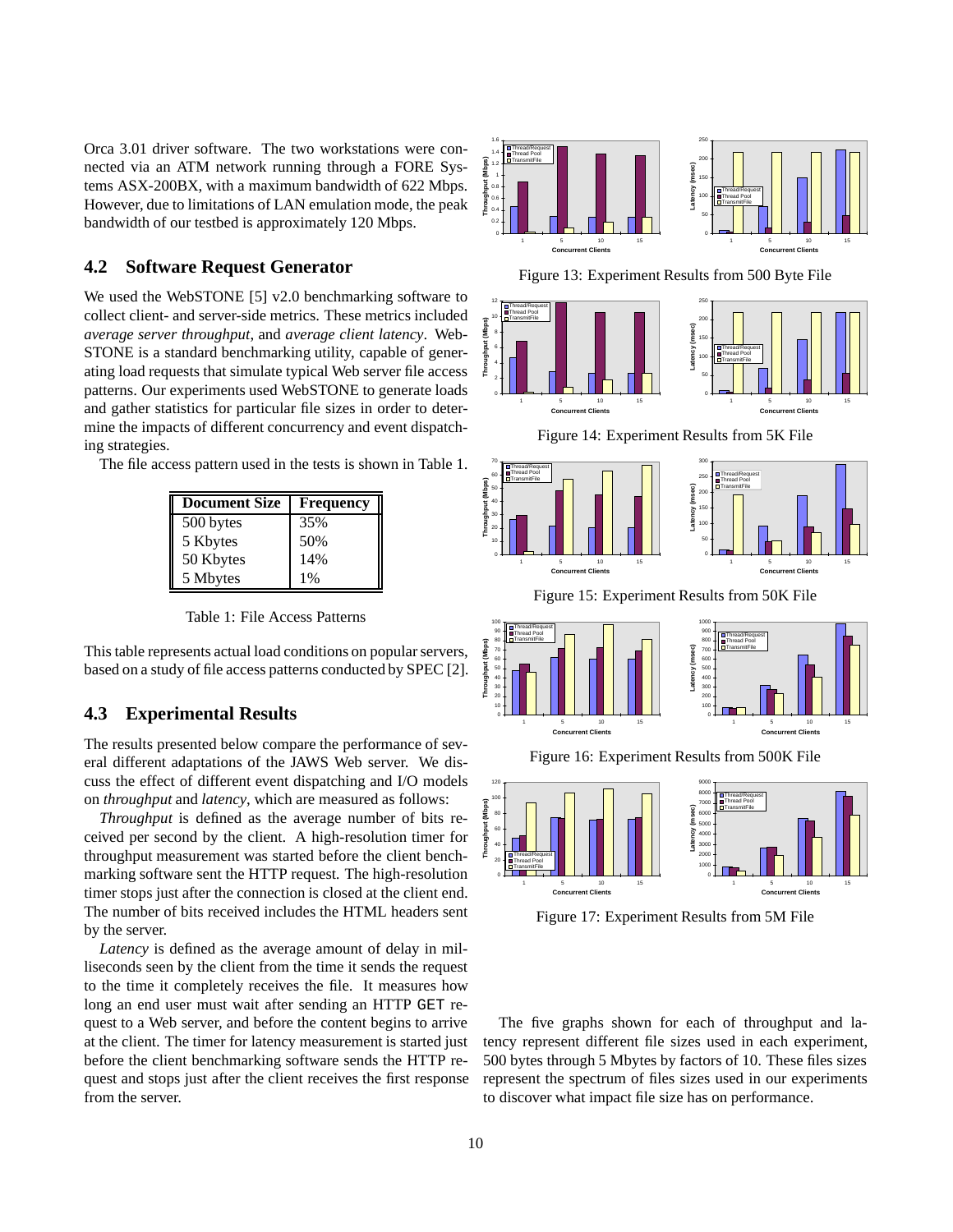#### **4.3.1 Throughput Comparisons**

Figures 13-17 demonstrate the variance of throughput as the size of the requested file and the server hit rate are increased systematically. As expected, the throughput for each connection generally degrades as the connections per second increases. This stems from the growing number of simultaneous connections being maintained, which decreases the throughput per connection.

As shown in Figure 15, the throughput of thread-per-request can degrade rapidly for smaller files as the connection load increases. In contrast, the throughput of the synchronous thread pool implementation degrade more gracefully. The reason for this difference is that thread-per-request incurs higher thread creation overhead because a new thread is spawned for each GET request. In contrast, thread creation overhead in the thread pool strategy is amortized by pre-spawning threads when the server begins execution.

The results in figures 13-17 illustrate that TransmitFile performs poorly for small files (*i.e.,* <sup>&</sup>lt; 50 Kbytes). Our experiments indicate that the performance of TransmitFile depends directly upon the number of simultaneous requests. We believe that during heavy server loads (*i.e.*, high hit rates), TransmitFile is forced to wait while the kernel services incoming requests. This creates a high number of simultaneous connections, degrading server performance.

As the size of the file grows, however, TransmitFile rapidly outperforms the synchronous dispatching models. For instance, at heavy loads with the 5 Mbyte file (shown in Figure 17), it outperforms the next closest model by nearly 40%. TransmitFile is optimized to take advantage of Windows NT kernel features, thereby reducing the number of data copies and context switches.

#### **4.3.2 Latency Comparisons**

Figures 13-17 demonstrate the variance of latency performance as the size of the requested file and the server hit rate increase. As expected, as the connections per second increase, the latency generally increases as well. This reflects the additional load placed on the server, which reduces its ability to service new client requests.

As before, TransmitFile performs extremely poorly for small files. However, as the file size grows, its latency rapidly improves relative to synchronous dispatching during light loads.

#### **4.3.3 Summary of Benchmark Results**

As illustrated in the results presented above, there is significant variance in throughput and latency depending on the concurrency and event dispatching mechanisms. For small files, the synchronous thread pool strategy provides better overall performance. Under moderate loads, the synchronous event dispatching model provides slightly better latency than the asynchronous model. Under heavy loads and with large file transfers, however, the asynchronous model using TransmitFile provides better quality of service. Thus, under Windows NT, an optimal Web server should adapt itself to either synchronous or asynchronous event dispatching and file I/O model, depending on the server's workload and distribution of file requests.

# **5 Comparing JAWS With Other Highperformance Web Servers on Windows NT**

This section compares a highly optimized JAWS implementation against Netscape Enterprise and Microsoft Internet Information Server (IIS). The results shown in Figures 18-22. demonstrate that JAWS is competitive with state-of-the-art commercial Web server implementations. The figures reveal that JAWS does not perform as well as Enterprise or IIS for small files. However, as the file size grows, JAWS overtakes the other servers in performance.

Two conclusions can be drawn from these results. First, there are still performance issues beyond the scope of this paper that require research to determine how to improve JAWS performance for transferring small files. Second, it affirms our hypothesis that a Web server can only achieve optimal performance by employing adaptive techniques.

# **6 Related Work**

As shown in Figure 1, the JAWS framework focuses on optimizing a range of layers in a Web system. Therefore, it is influenced by a variety of related efforts. This section describes existing work that is most relevant to JAWS.

## **6.1 Performance Evaluation**

The need for high-capacity servers has spurred commercial sector activity and many server implementations are available on the market [27]. The growing number of Web servers has prompted the need for assessing their relative performance. The current standard benchmarks available are WebStone [5] (by SGI) and SPECweb96 [2] (by SPEC), both heavily influenced by the design of LADDIS [31].

WebStone and SPECweb96 are designed to measure overall performance. They rate the performance of a server with a single number (a higher number indicates better performance).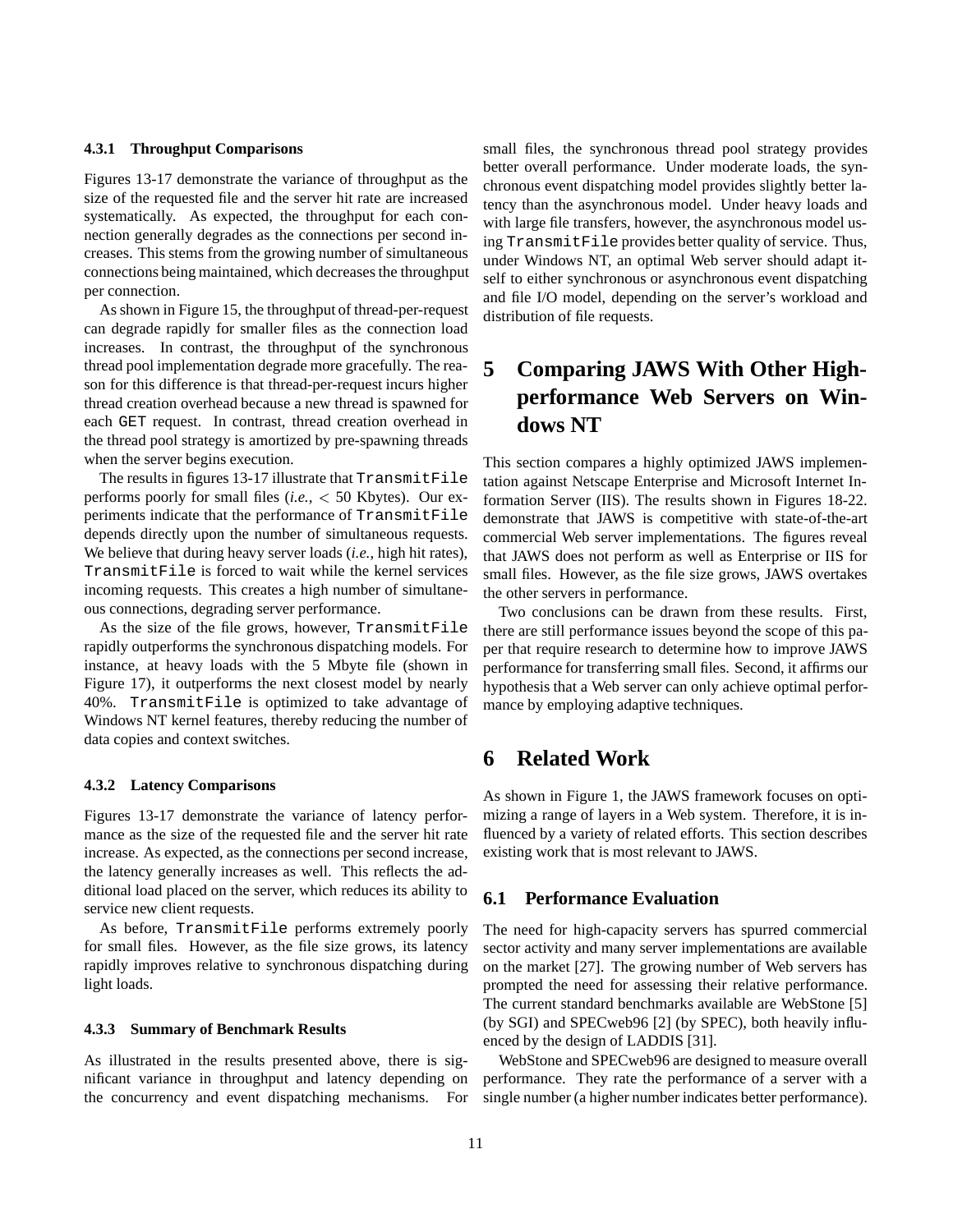

Figure 22: Performance Results from 5M File

These benchmarks are based on a process-based concurrency model and utilize multiple machines to simulate heavy loads. We have found that a thread-based concurrency model allows a single client machine to generate higher loads, thus requiring fewer machines in the benchmarking testbed.

# **6.2 Optimization Strategies**

An important goal of benchmarking Web servers is to discover bottlenecks that require optimization to improve performance. One way to improve performance is by removing overhead in the protocol itself. The  $W<sup>3</sup>C$  is currently standardizing HTTP/1.1, which multiplexes multiple requests over a single connection. This "connection-caching" strategy can significantly enhance the performance over HTTP/1.0 by reducing unnecessary connection set up and termination [28, 20]. The need for persistent connections to improve latency has been noted in [15].

Latency can be improved by using caching proxies and caching clients, although the removal policy must be considered carefully [30]. The efforts presented in this paper are orthogonal to work on client-side caching. Our attempts to optimize performance have focused on (1) server-side caching, *e.g.,* via JAWS' Cached Virtual File system and (2) utilizing concurrency and event dispatching processing routines that are customized for the OS platform to reduce server load and improve end-to-end quality of service.

# **6.3 Web Server Design and Implementation**

Design patterns are re-usable software abstractions that have been observed to occur many times in actual solutions [4]. A design pattern is intended to solve a general design problem for a specific context. Many patterns have been observed in the context of concurrent, parallel and distributed systems. Many of these ideas are applicable to Web server design.

Katz presents an NCSA prototype of a scalable Web server design [11]. This design was prompted by the growing number of requests being made to the NCSA server machine. Many commercial server implementations arose to meet the demand for high-performance Web servers. Higher end implementations, such as Netscape Enterprise and Zeus, use multi-threading to scale for high-end architectures with multiple CPUs. Other implementations (*e.g.*, Roxen, BOA and thttpd) use a single thread of control to optimize performance on single CPU architectures. Yeager and McGrath of NCSA discuss the tradeoffs of some Web server designs and their performance in [17].

Our work attempts to apply design patterns and concurrency strategies to provide a design which is both scalable and adaptive. We achieve static adaptation through start-up time configuration options, and dynamic adaptation through use of dynamically loadable modules which alter the behavior of the server.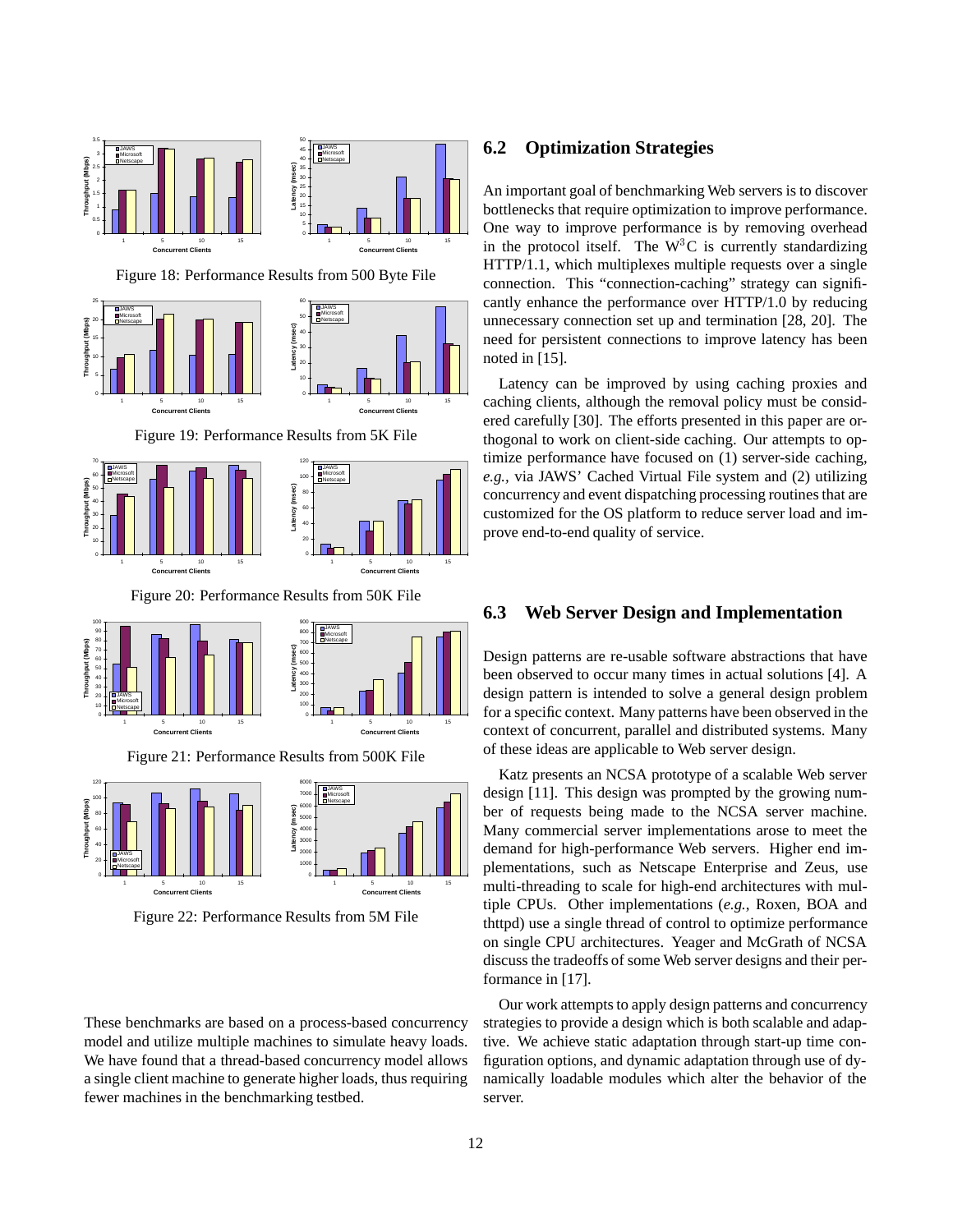## **6.4 Concurrency Strategies**

A concurrency strategy specifies the policies and mechanisms for allowing multiple tasks to execute simultaneously. For Web servers, a task is an object that encapsulates server request handling. There are four general classes of Web server concurrency strategies:

**Iterative:** An iterative server is a server that has no application-level concurrency: each task that begins runs to completion.

**Single-threaded concurrent:** A single-threaded concurrent server has one thread of control, but only partially serves each unfinished task until a pre-determined amount of work is done, or until a timer has expired.

**Thread-per-Request:** The thread-per-request strategy allows each task to execute in its own thread of control.

**Thread Pool:** A thread pool approach fixes the number of executing threads and assigns tasks to available threads.

Surprisingly, Web server literature contains relatively little information on the performance of alternative concurrency strategies. This may result from the fact that most Web server implementations tightly couple their concurrency strategy with the other components in the server. In contrast, concurrency strategies have been studied extensively in the context of parallel protocol stacks that run on shared memory platforms.

[13] measured the impact of synchronization on thread-perrequest implementations of TCP and UDP transport protocols built within a multi-processor version of the *x*-kernel; [16] examined performance issues in parallelizing TCP-based and UDP-based protocol stacks using a thread-per-request strategy in a different multi-processor version of the *x*-kernel; and [21] measured the performance of the TCP/IP protocol stack using a thread-per-connection strategy in a multi-processor version of System V STREAMS.

The results presented in this paper extend existing research on protocol stack parallelism in several ways. First, we measure the performance of a variety of representative concurrency strategies. Second, our experiments report the impact of synchronous and asynchronous event dispatching strategies on Web server performance, whereas existing work on parallel protocol stacks has focused on synchronous event dispatching. Our results illustrate how operating systems like Windows NT that support asynchronous event dispatching strategies and customized file/network transfer operations can perform significantly better than purely synchronous strategies under various workloads (*e.g.*, transfers involving large files).

# **7 Concluding Remarks**

This paper describes *static* and *dynamic* adaptations that can be applied to develop high-performance Web servers. Common static adaptations include configuring an event dispatching model that is customized for OS platform-specific features, such as the I/O completion ports and TransmitFile on Windows NT. Common dynamic adaptations include prioritized request handling, caching strategies, and threading strategies. We illustrate the results of adapting the JAWS Web server framework to leverage the native asynchronous dispatching mechanisms provided by Windows NT.

Our results demonstrate that to alleviate bottlenecks, Web servers must utilize an integrated approach that combines optimizations at multiple levels of a Web endsystem. For example, a Web server should take advantage of special I/O system calls, specialized hardware and knowledge of the file access patterns.

As illustrated in Section 4, there is significant variance in throughput and latency under different server load conditions. For small files, the synchronous thread pool strategy provides better overall performance. However, under heavy loads and with large file transfers, the asynchronous model using TransmitFile provides more consistent quality of service. Thus, under Windows NT, an optimal Web server should adapt itself dynamically to either event dispatching and file I/O model, depending on the server's workload.

# **Acknowledgements**

The authors thank the reviewers for their thoughtful comments and suggestions for improvement. We would also like to thank Chris Dawson and Dan Swanger of FORE Systems, Inc., for providing the ATM cards and ATM switch used for our benchmarking testbed. In addition, we would like to thank Sumedh Mungee, Darrell Brunsch, Everett Anderson, Tim Harrison, and John DeHart for helping to develop our ATM Web server testbed.

# **References**

- [1] Frank Buschmann, Regine Meunier, Hans Rohnert, Peter Sommerlad, and Michael Stal. *Pattern-Oriented Software Architecture - A System of Patterns*. Wiley and Sons, 1996.
- [2] Alexander Carlton. An Explanation of the SPECweb96 Benchmark. Standard Performance Evaluation Corporation whitepaper, 1996. www.specbench.org/.
- [3] Zubin D. Dittia, Guru M. Parulkar, and Jerome R. Cox, Jr. The APIC Approach to High Performance Network Interface Design: Protected DMA and Other Techniques. In *Proceedings of INFOCOM '97*, Kobe, Japan, April 1997. IEEE.